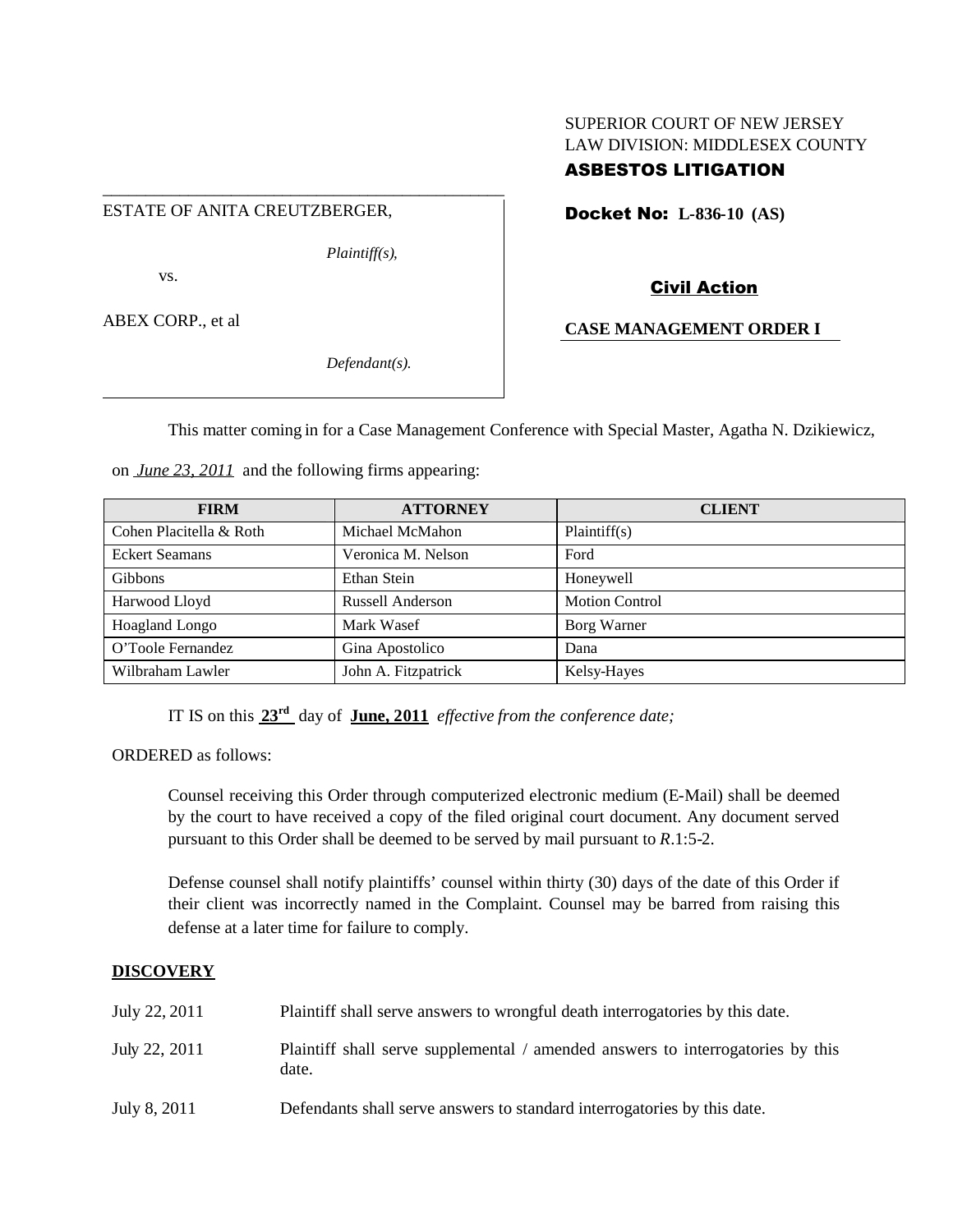July 22, 2011 Plaintiff shall propound supplemental interrogatories and document requests by this date. August 19, 2011 Defendants shall serve answers to supplemental interrogatories and document requests by this date. August 5, 2011 Defendants shall propound supplemental interrogatories and document requests by this date. September 2, 2011 Plaintiff shall serve answers to supplemental interrogatories and document requests by this date. November 30, 2011 Fact discovery, including depositions, shall be completed by this date. Plaintiff's counsel shall contact the Special Master within one week of this deadline if all fact discovery is not completed. December 30, 2011 Depositions of corporate representatives shall be completed by this date.

#### **EARLY SETTLEMENT**

December 30, 2011 Settlement demands shall be served on all counsel and the Special Master by this date.

### **SUMMARY JUDGMENT MOTION PRACTICE**

| January 20, 2012 | Summary judgment motions limited to product identification issues shall be filed |
|------------------|----------------------------------------------------------------------------------|
|                  | no later than this date.                                                         |

February 17, 2012 Last return date for product identification summary judgment motions.

#### **MEDICAL DEFENSE**

- July 22, 2011 Plaintiff shall serve executed medical authorizations by this date.
- August 5, 2011 Any defendant wishing to present a medical defense shall advise all counsel of its intention by entering a Notice of Appearance of Defense Medical Counsel by this date. Any defendant who does not file such an appearance by this date may be foreclosed from asserting a medical defense.
- December 30, 2011 Plaintiff shall serve additional medical expert reports by this date.
- March 2, 2012 Defendants shall identify its medical experts and serve medical expert reports, if any, by this date.

#### **LIABILITY EXPERT REPORTS**

February 3, 2012 Plaintiff shall identify its liability experts and serve liability expert reports or a certified expert statement by this date or waive any opportunity to rely on liability expert testimony.

 $\_$  ,  $\_$  ,  $\_$  ,  $\_$  ,  $\_$  ,  $\_$  ,  $\_$  ,  $\_$  ,  $\_$  ,  $\_$  ,  $\_$  ,  $\_$  ,  $\_$  ,  $\_$  ,  $\_$  ,  $\_$  ,  $\_$  ,  $\_$  ,  $\_$  ,  $\_$  ,  $\_$  ,  $\_$  ,  $\_$  ,  $\_$  ,  $\_$  ,  $\_$  ,  $\_$  ,  $\_$  ,  $\_$  ,  $\_$  ,  $\_$  ,  $\_$  ,  $\_$  ,  $\_$  ,  $\_$  ,  $\_$  ,  $\_$  ,